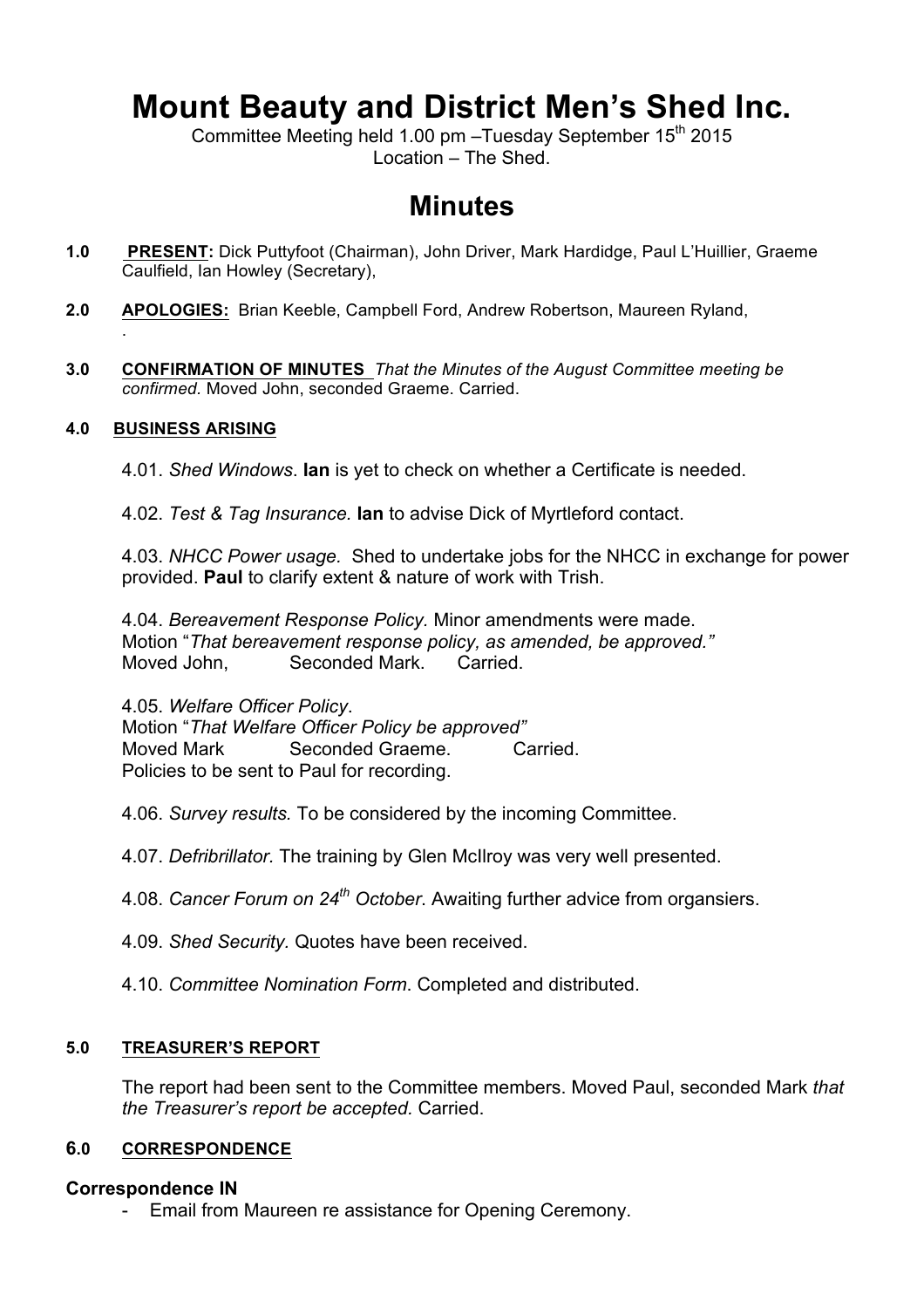- Notes from Brian & Andrew advising that they will not seek nomination for the next Committee.
- Note of thanks from Ron Anderson's family.
- Email from the Shire re an Open Day in Seniors Week agreed  $7<sup>th</sup>$  October from 10-00 am to 2-00 pm. **Ian** to advise Elaine Burridge at the Shire.

#### - - **Correspondence OUT**

- Application to Alpine Shire re amendment to Building Permit
- Application to the Alpine Shire for a grant for aircon & blinds.
- The Acquittal Form for the solar HWS grant has been sent to the Shire

Moved Ian, seconded Mark that *the correspondence be received.* Carried.

## **7.0 RISK MANAGEMENT**

- Incidents Reported / otherwise —Nothing to report
- HRA's & JSA's have been prepared for onsite work**.**
- Dick has obtained a TAFE instruction book for workshop equipment.

## **8.0 GENERAL BUSINESS**

8.01. *Shed Construction.* A written report had been distributed. Priority is to be given to items needed to complete the Building Permit requirements. Awaiting an electrical certificate from Kevin Moorman and the plumbing permit from Graham Boote. Final shed construction budget to be reviewed at the next meeting. Dick advised that he has access to a supply of bricks for paving – will wait for outcome of grant application before making a decision on this. Lamnipanel is now available.

Expenditure to 3/09/15 (excl the solar HWS) was \$87,363.

8.02. *Shed Work Program.* Lots of smaller jobs to be completed. Better weather will allow progress on the outside work.

8.03. *Shed Layout*. We will not take up Dick's offer on the pool table at this stage. **Dick** will ask at the BBQ re interest in the Moke restoration – it will take up a lot of space and the project would need to be completed expeditiously.

8.04. *Solar Panels.* Some quotes have been received and they vary quite a bit in price. We are awaiting one from AGL.

8.05. *Sale of Surplus Equipment.* **Ian** to book a site at the Rotary Cup weekend sale.

8.06. *Annual Fee for Organisations.*

Motion *"That the annual fee for organisations be \$50 and that this be submitted to the AGM for approval"*

Seconded Graeme, Carried.

8.07. *Opening Ceremony.* The Committee was concerned that this could turn into an event much larger than we would want. **Ian** to contact Jenny Sloan at DHHS to discuss options.

8.08. *AGM & Committee Elections*. This has been well advertised by Paul through the newsletter and other notifications. There are nine nominations for nine Committee positions including the combined position of Secretary/Treasurer.